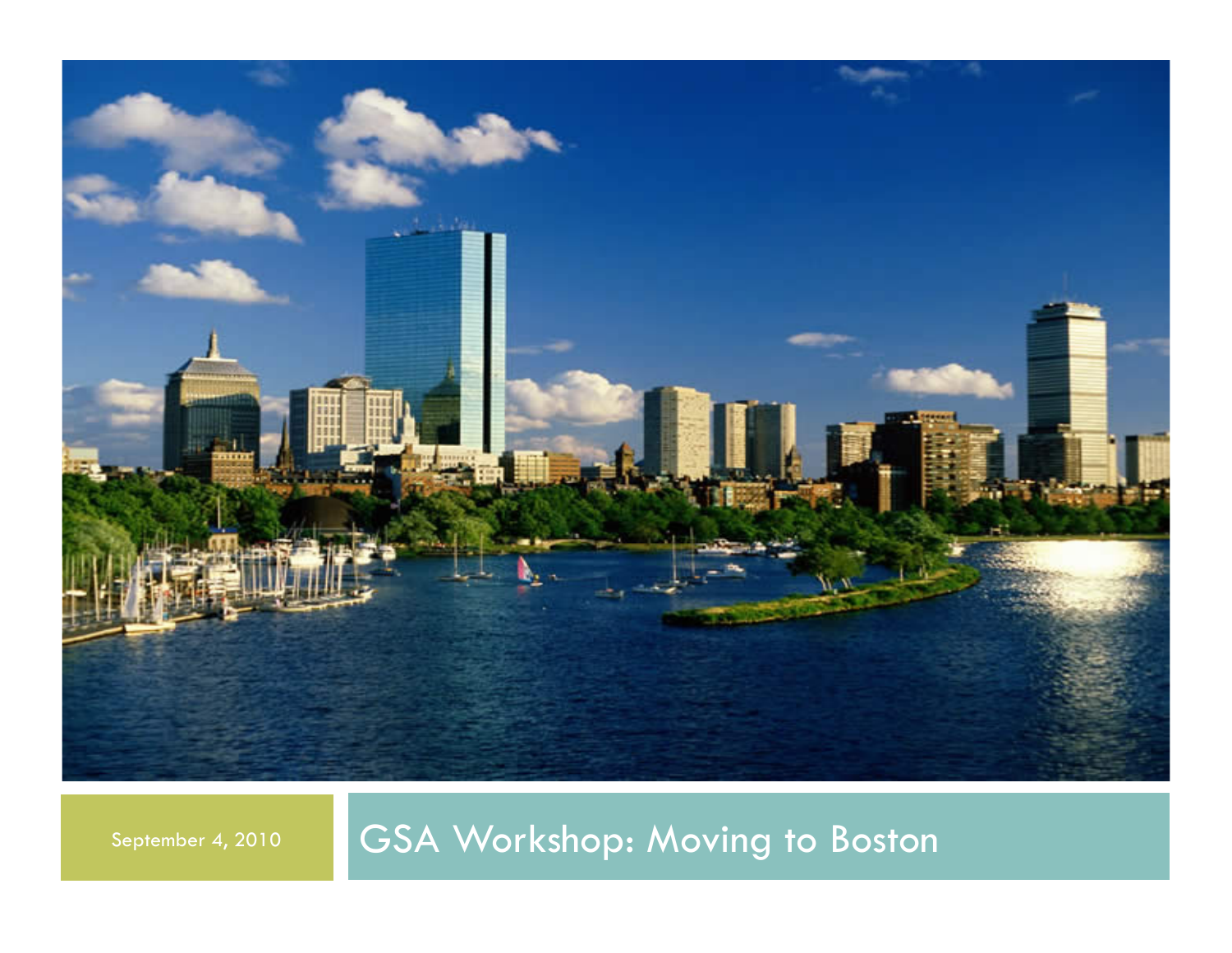## Waltham – Markets

- □ Star Market: 1070 Lexington Street, Waltham, MA
	- $\Box$  2.3 miles 3.7 km
- □ Hannaford: 55 Russell St, Waltham, MA
	- $\Box$  2.3 miles 3.7 km
- □ Waltham India Grocery: 393 Moody Street, Waltham, MA
	- $\Box$  2.3 miles 3.8 km
- Dae Han Oriental Market: 34 Elm Street, Waltham, MA
	- $\Box$  1.9 miles 3.0 km
- □ Trader Joe's West Newton: 1121 Washington St, West Newton, MA  $\Box$  4.2 miles – 6.8 km
- □ Whole Food's Newtonwille: 647 Washington St, Newton, MA
	- $\Box$  4.5 miles 7.2 km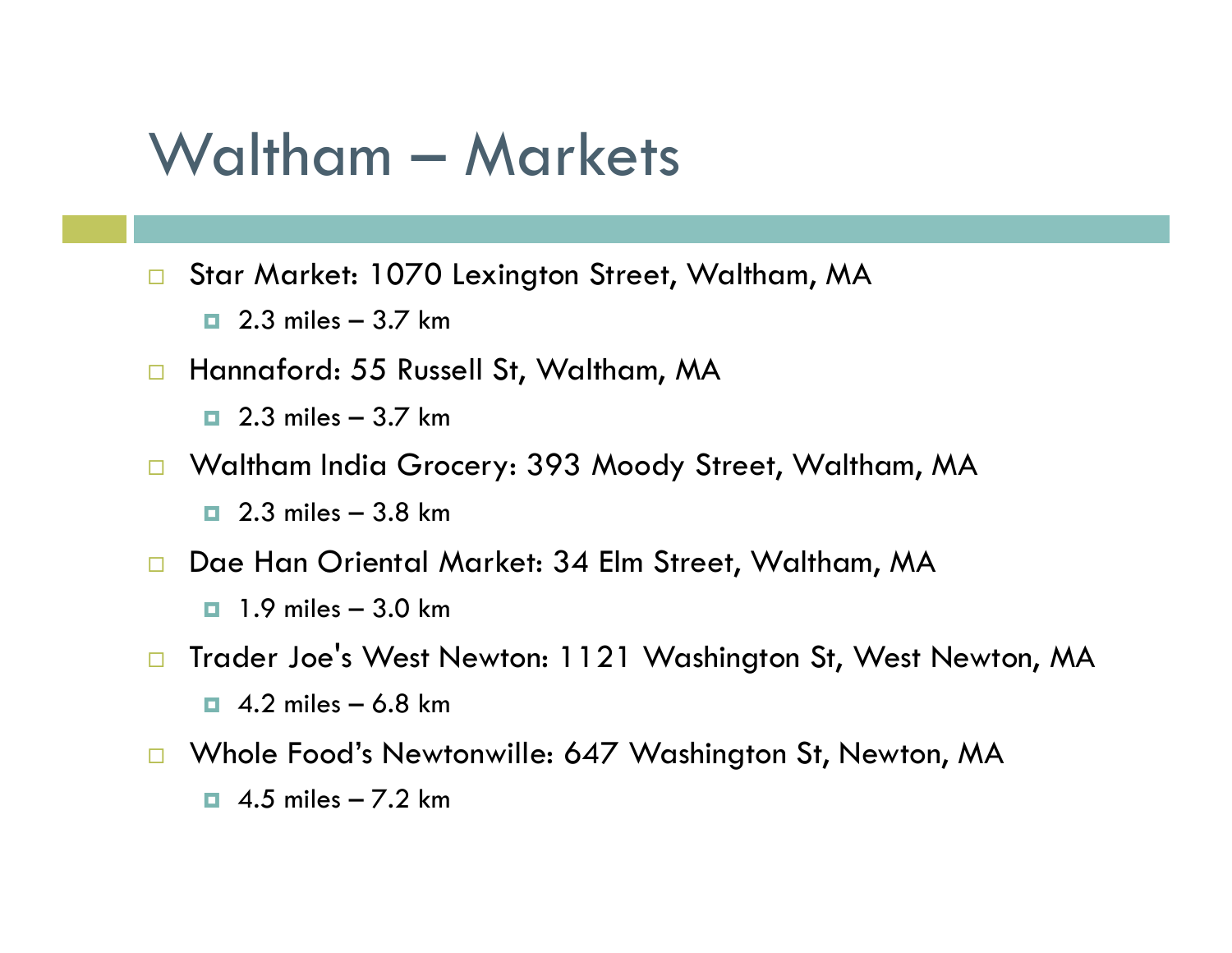## Waltham – Pharmacies

□ Star Market: 1070 Lexington Street, Waltham, MA

- $\Box$  2.3 miles 3.7 km
- Hannaford: 55 Russell St, Waltham, MA
	- $\Box$  2.3 miles 3.7 km

CVS **24-Hour Pharmacy**: 12 Harvard Street, Waltham, MA

- $\Box$  2.2 miles 3.6 km
- □ Walgreens: 20 Weston St, Waltham, MA
	- $\Box$  3.4 miles 5.5 km
	- D Open until midnight, pharmacy open until 10:00 pm
- □ Rite Aid: 80 River Street, Waltham, MA
	- $\Box$  2.2. miles 3.5 km
	- **□** Store and pharmacy open until 9:00 pm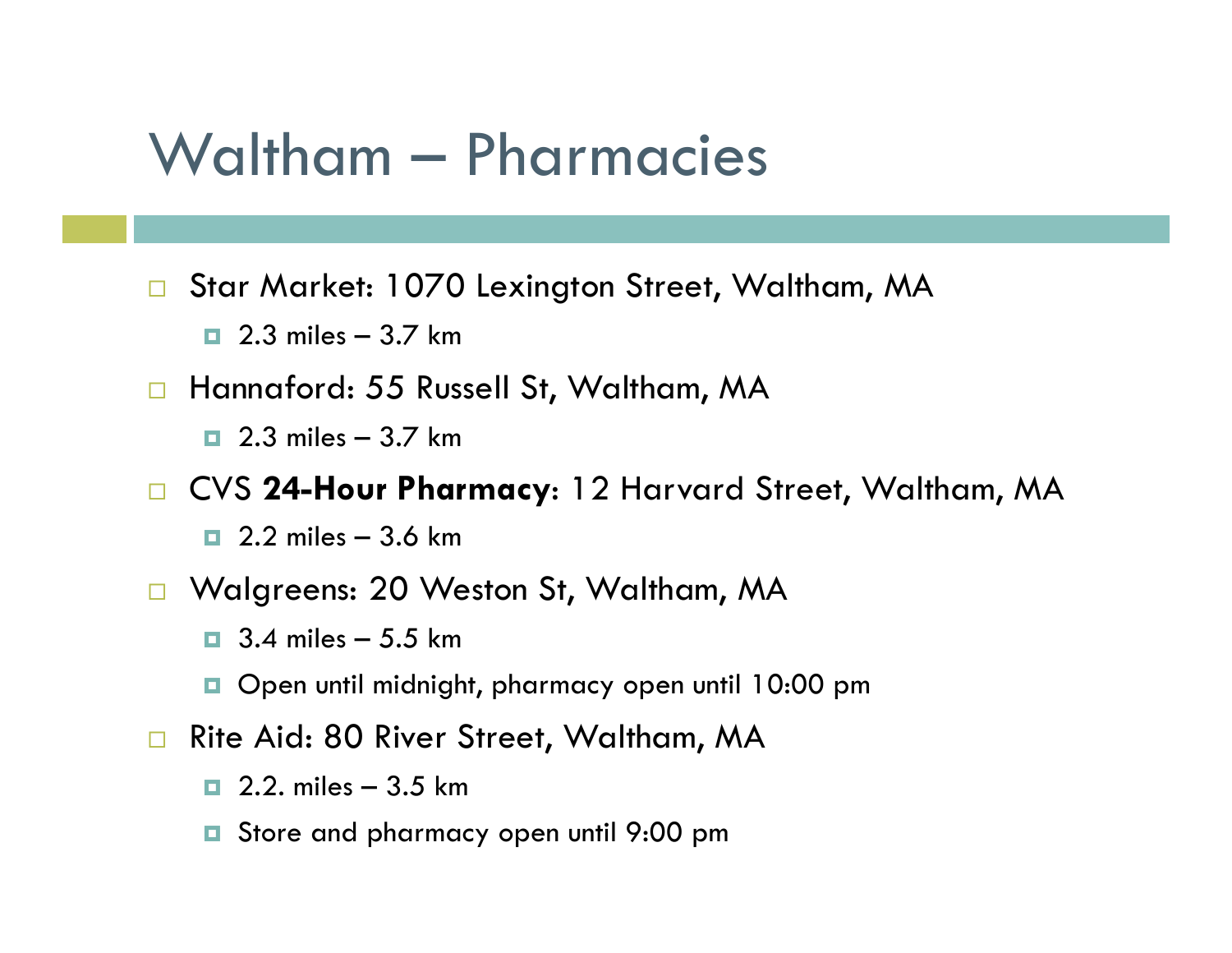## Waltham – Other Services

#### **U.S. Postal Service**

776 Main St, Waltham, MA: 2.1 miles – 3.4 km

- 854 Lexington Street, Waltham, MA: 2.6 miles 4.2 km
- **D** Waltham Public Library
	- 735 Main Street, Waltham, MA: 2.0 miles 3.2 km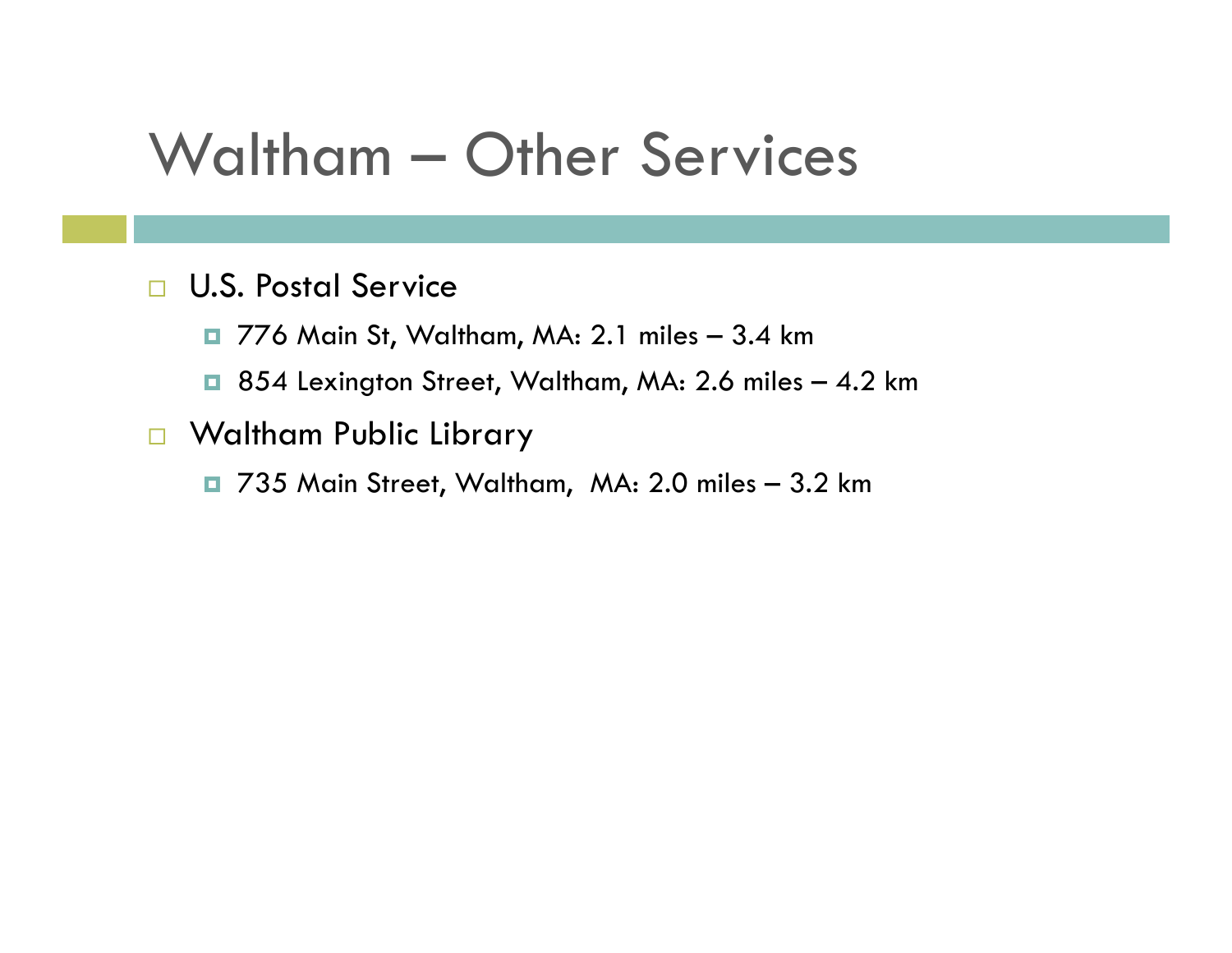## Belmont – Markets

□ Shaw's-Osco: 535 Trapelo Road, Belmont MA

 $\Box$  2.6 miles – 4.2 km

□ One Stop Market: 334 Pleasant Street, Belmont MA

 $\Box$  4.2 miles – 6.8 km

□ Super Stop & Shop: 171 Watertown Street, Watertown MA

 $\Box$  4.1 miles – 6.6 km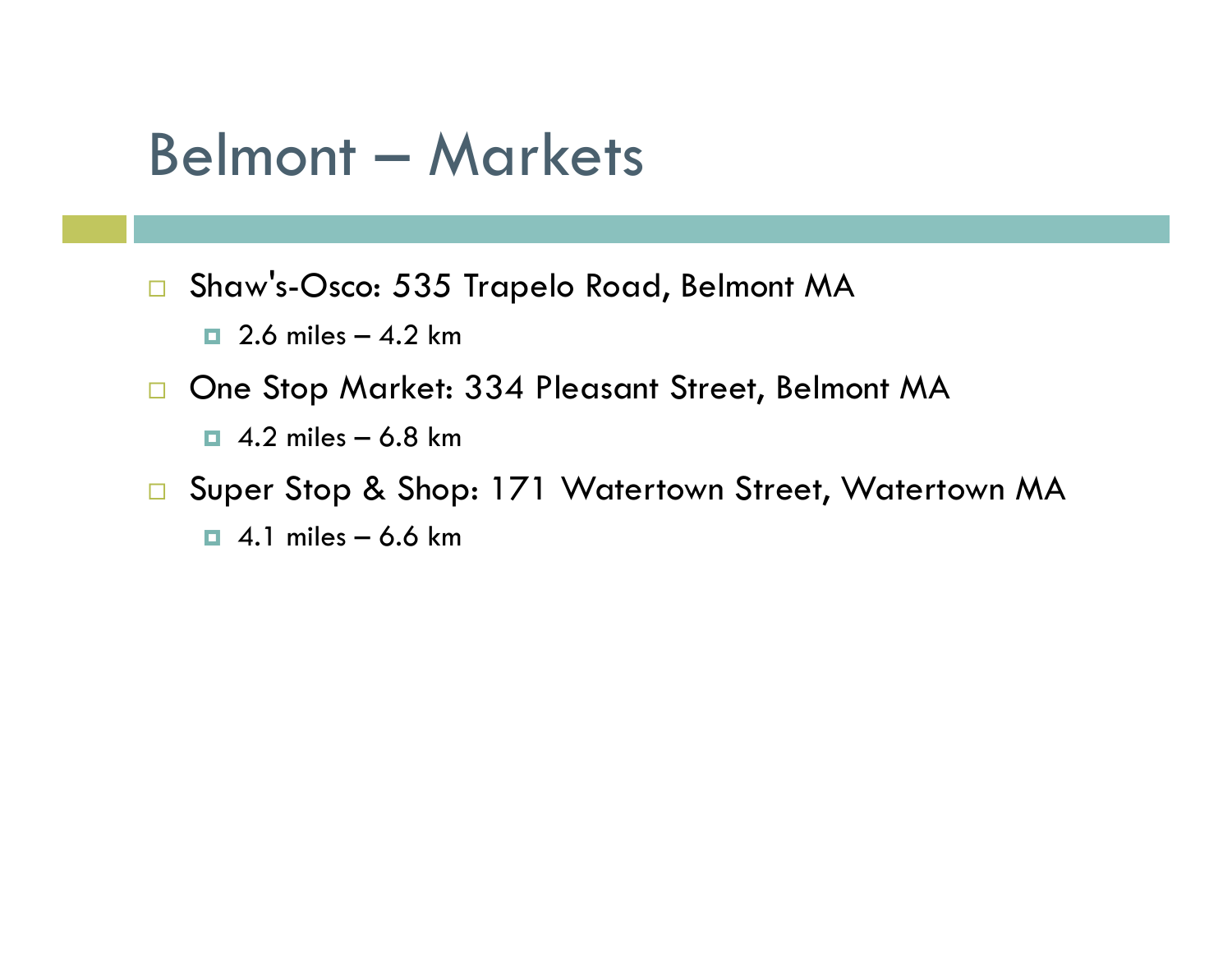## Belmont – Pharmacies

□ CVS: 264 Trapelo Road, Belmont MA

- $\Box$  3.1 miles 5 km
- □ CVS: 60 Leonard Street, Belmont MA
	- $\Box$  3.9 miles 6.3 km
- □ Shore Drug: 297 Belmont Street, Belmont MA

 $\Box$  3.4 miles – 5.5 km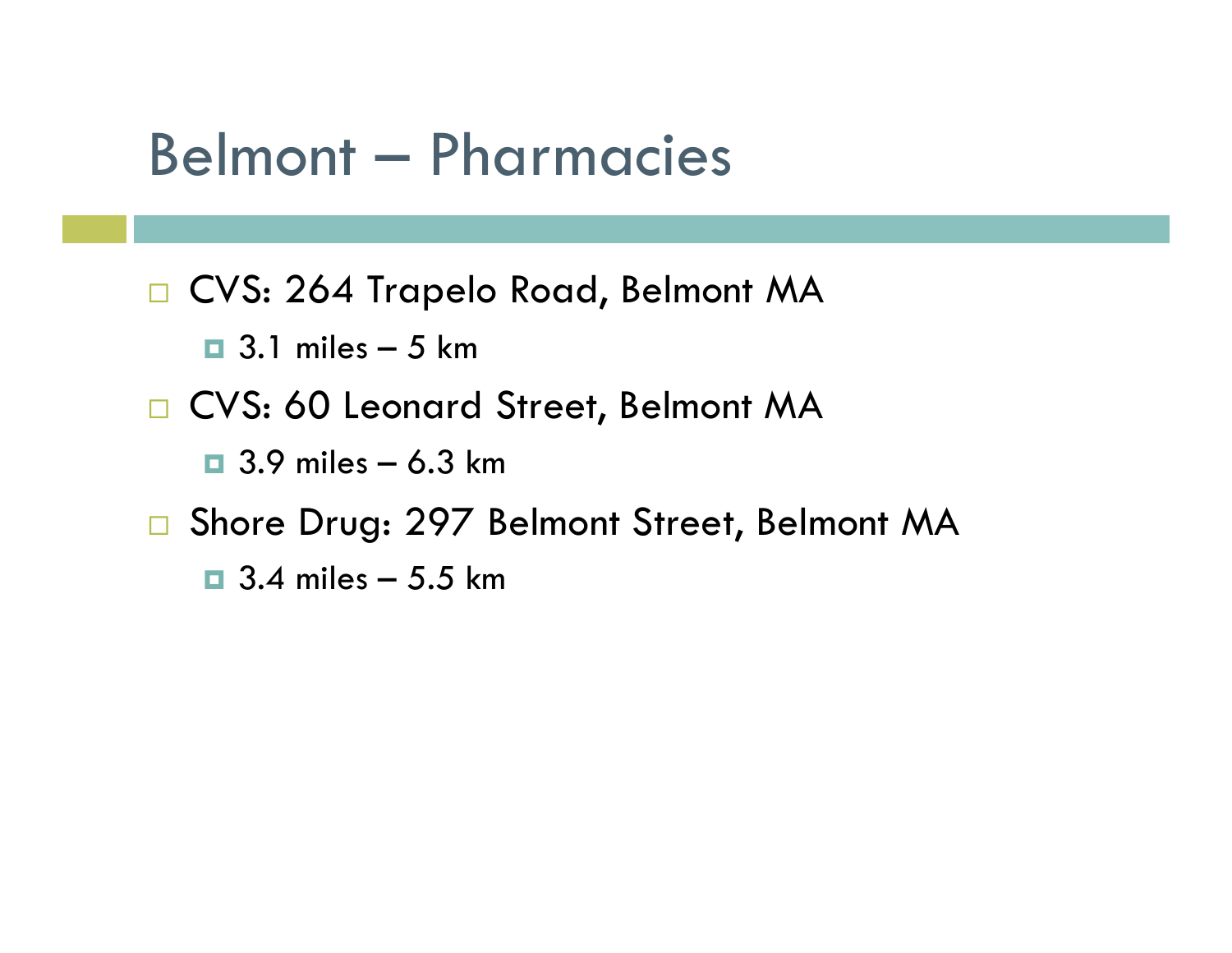## Belmont – Other Services

### **D.S. Postal Service**

- 405 Concord Avenue, Belmont MA: 4.0 miles 6.3 km
- 297 Belmont Street, Belmont MA: 3.4 miles 5.5 km
- 492 Trapelo Road, Belmont MA: 3.0 miles 4.8 km

### □ Belmont Public Library

336 Concord Avenue, Belmont MA: 3.7 miles – 6.0 km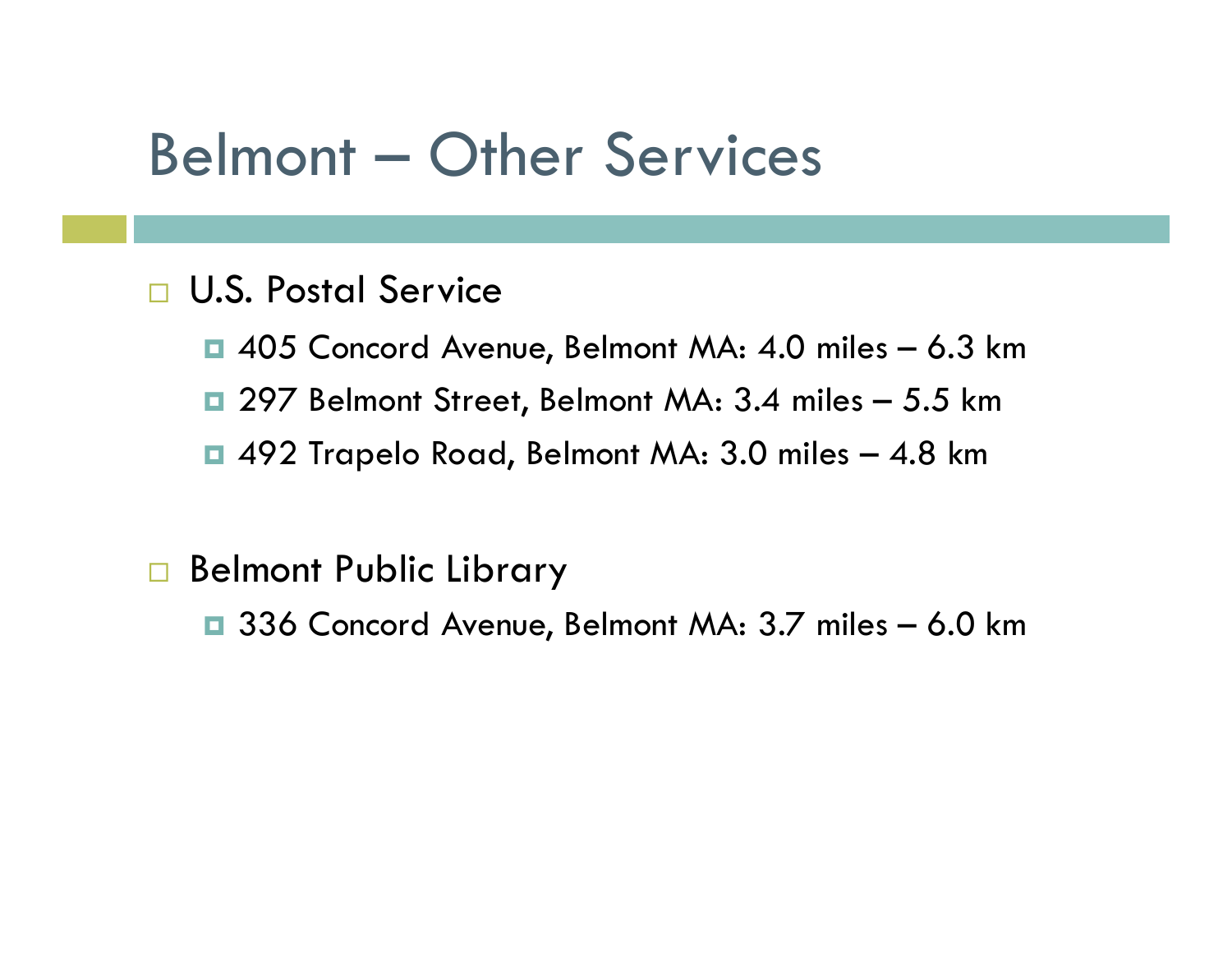# **Utilities**

### □ Cable, Internet, Phone Providers

**D** Verizon

D Comcast

**D** RCN

**Electricity and Gas** 

**D** NStar

**D** National Grid

Keyspan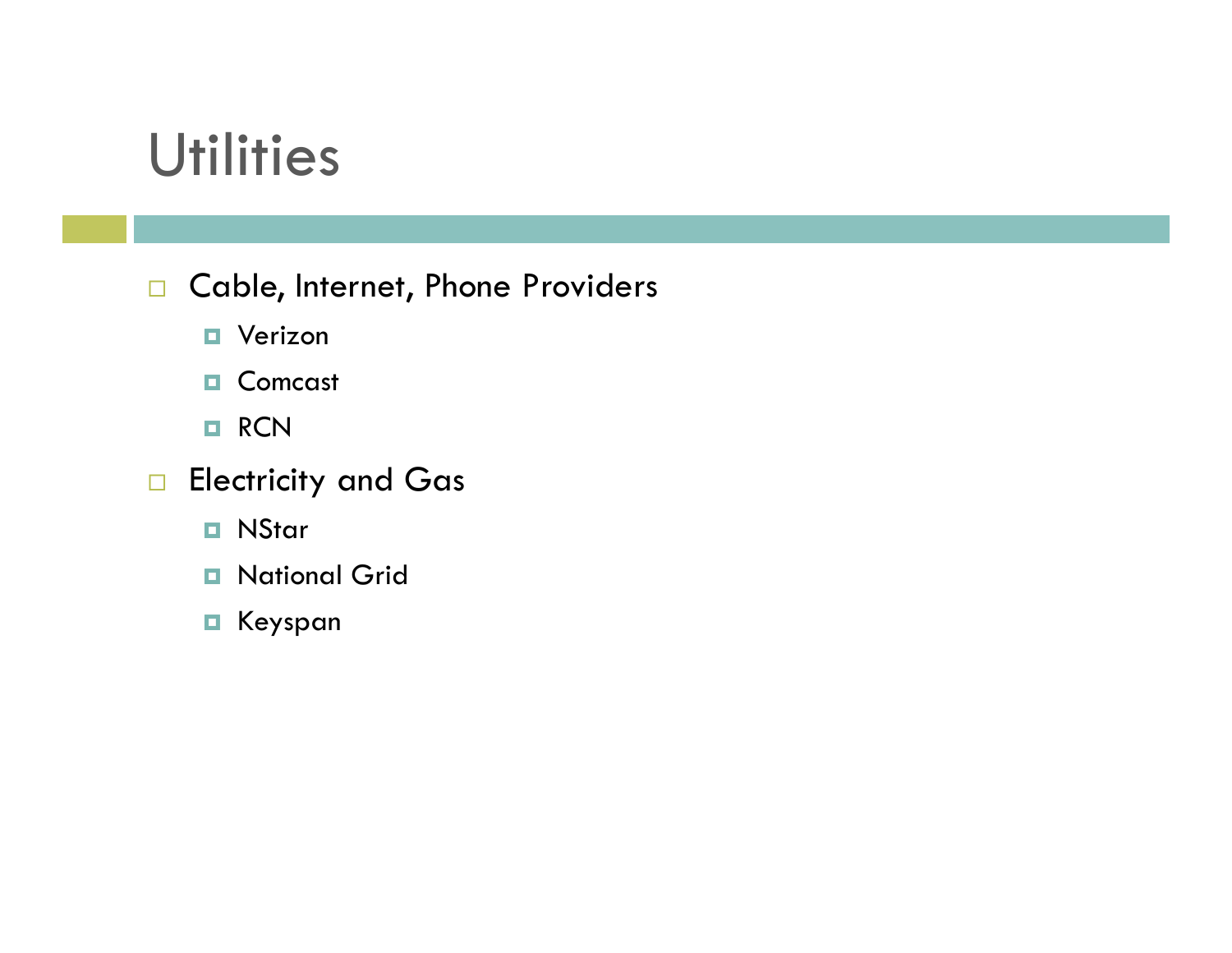# Department Stores

- □ JC Penny
- □ Lord & Taylor
- Macy's
- Sears

#### **High-end specialty department stores**

- Barneys New York
- Bloomingdales
- □ Nordstrom
- □ Saks Fifth Avenue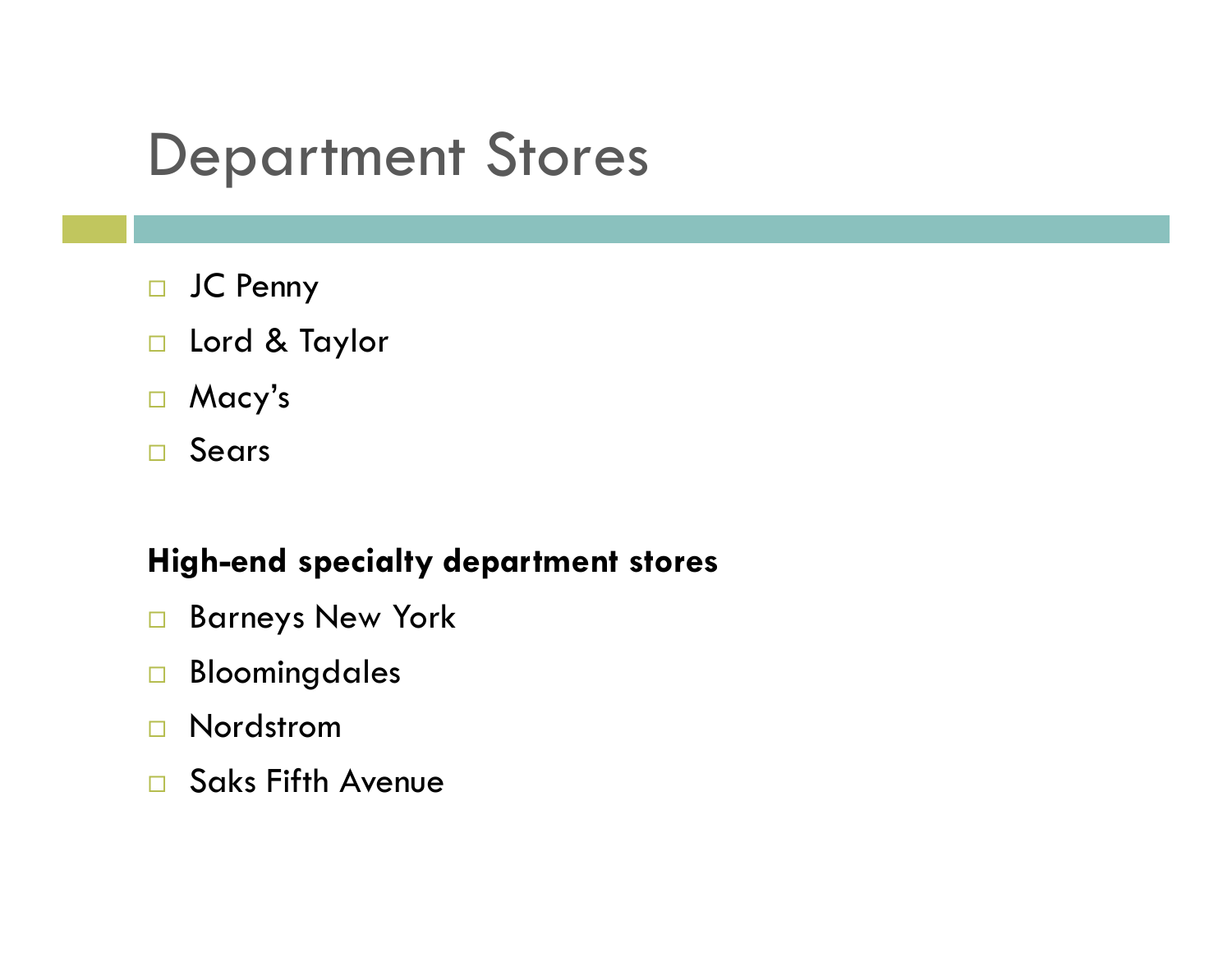# Discount Department Stores

- T.J. Maxx
- Marshalls
- □ Filene's Basement
- Burlington Coat Factory

#### **Outlets**

- **D** Wrentham Village Premium Outlets, Massachusetts
	- $\Box$  34 miles 55 km
- **E** Kittery Outlets, Maine
	- $\Box$  70 miles 110 km

#### **Furniture**

- □ IKEA, Stoughton, MA
	- $\Box$  28 miles 45 km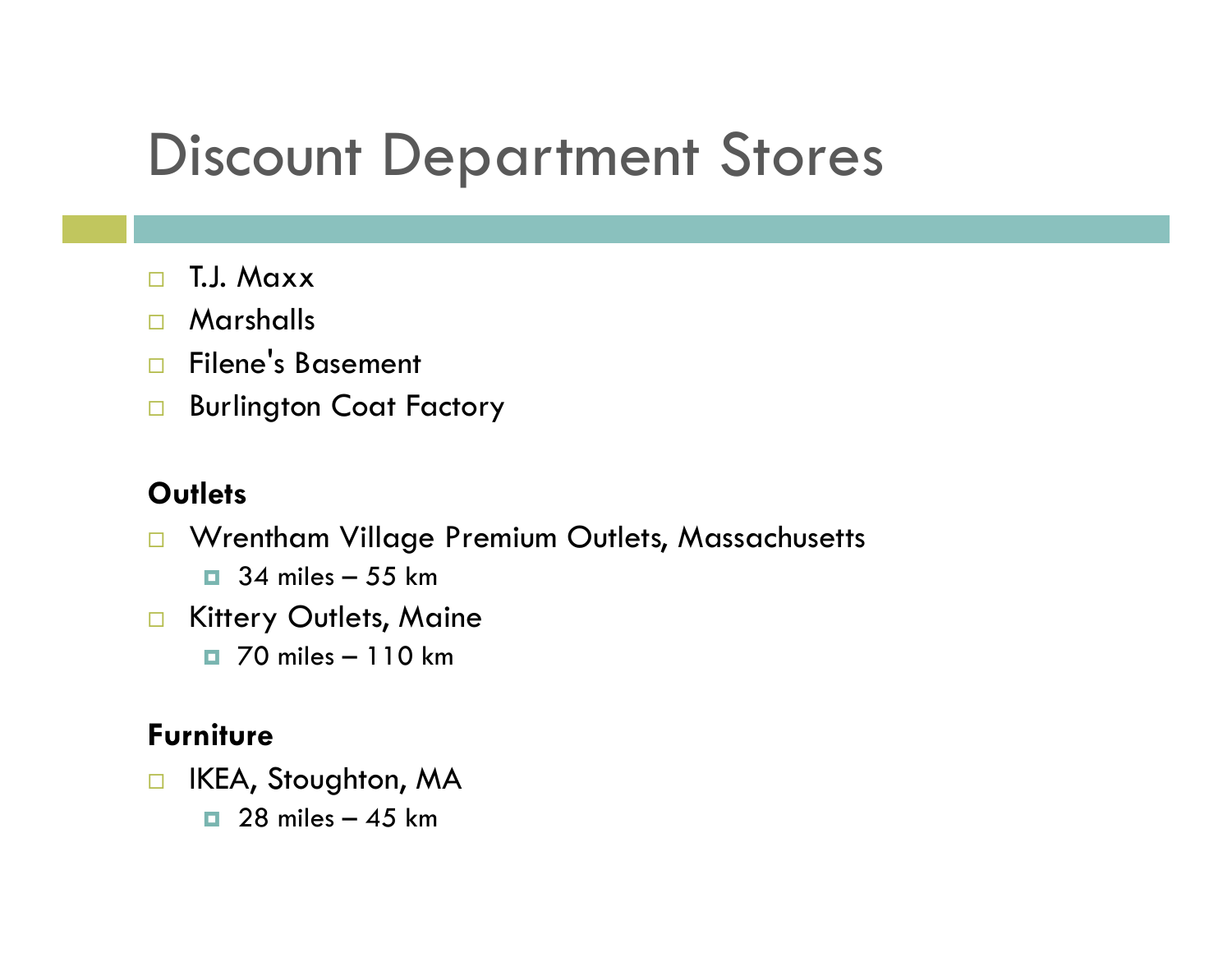# Additional Discount Resources

### **Boston Discounts**

- Guilt City
- □ Groupon
- **LivingSocial**
- Yipit
- □ Spa Week

### **Wholesale Clubs**

BJs

#### □ Costco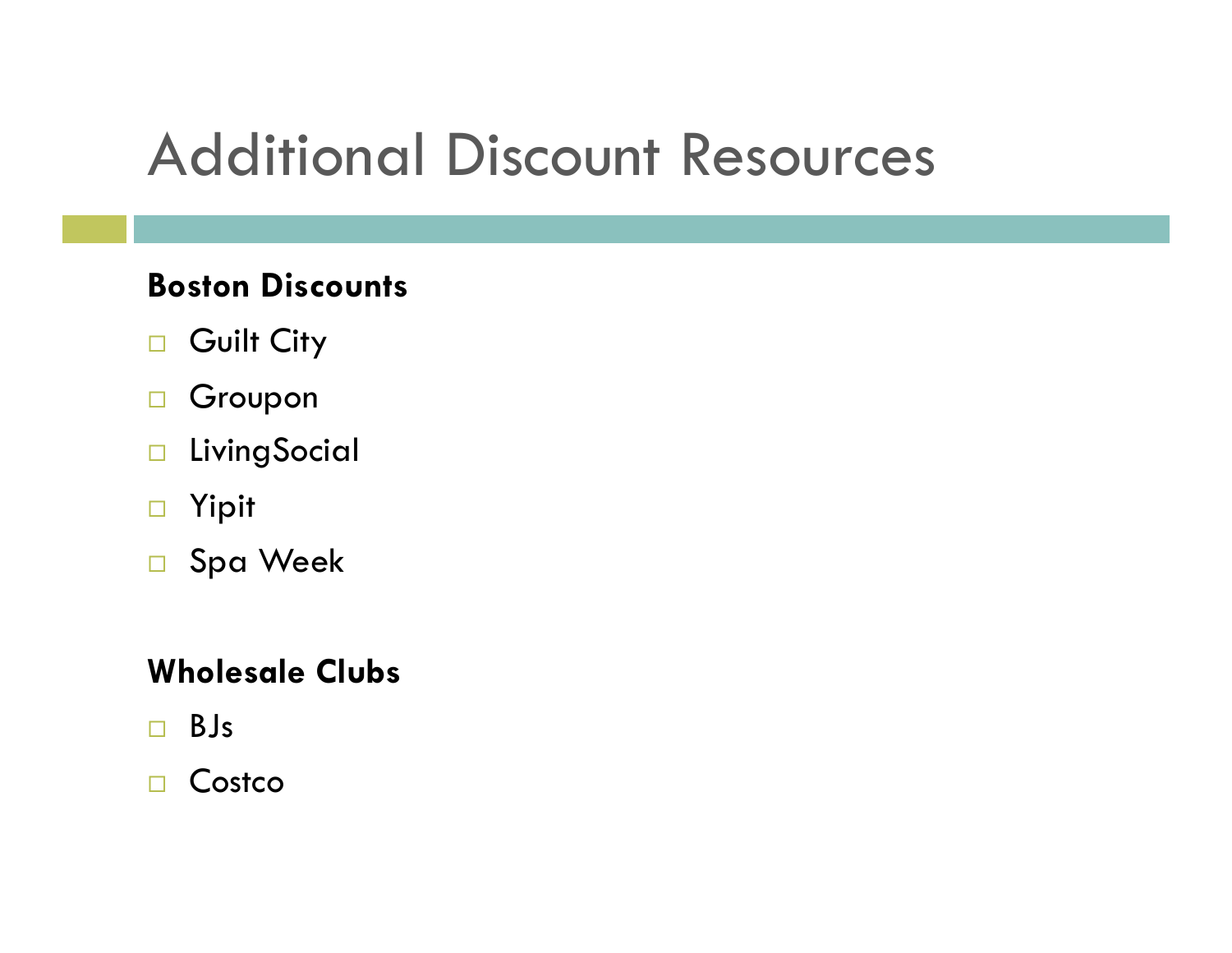# Additional Discount Resources

### **Online**

- Amazon
- □ Craigslist\*

### **Discount Holidays**

- **Black Friday in November** 
	- $\blacksquare$  The day after Thanksgiving
- MA Tax Free Day in August
	- No tax on purchases under \$2,500
- **E** American holidays

\*Use at your own discretion. There are many scams and frauds. http://www.craigslist.org/about/scams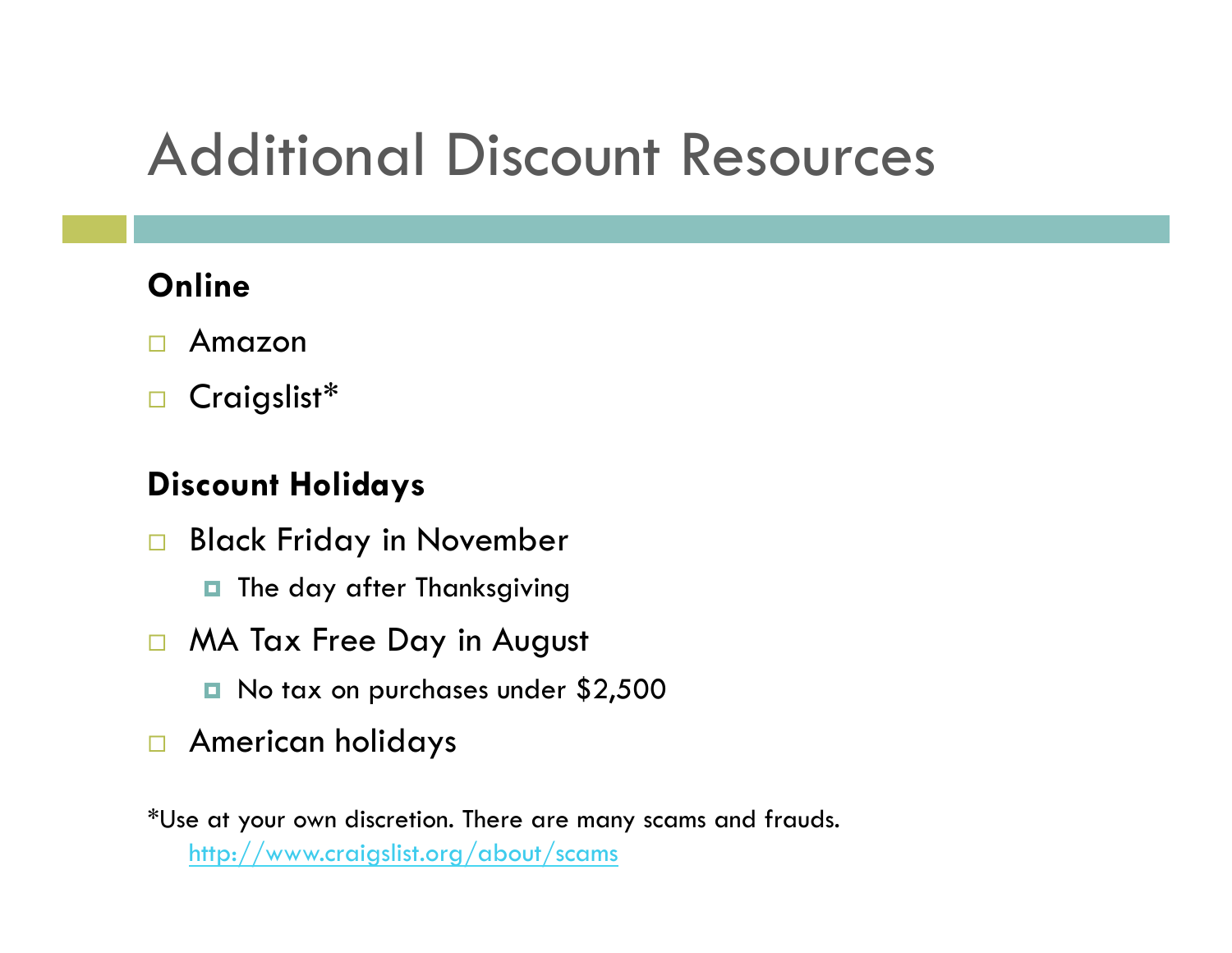# Winter Survival Gear

- New England weather can be unpredictable
- **Layers, layers, layers!!**

#### **The Basics**

- **D** Thermal undergarments
- $\Box$  Long sleeve shirts
- Sweaters
- Scarves
- $\Box$  Gloves or mittens
- Jacket
	- **D** Down Feathers
	- Wool
- Earmuffs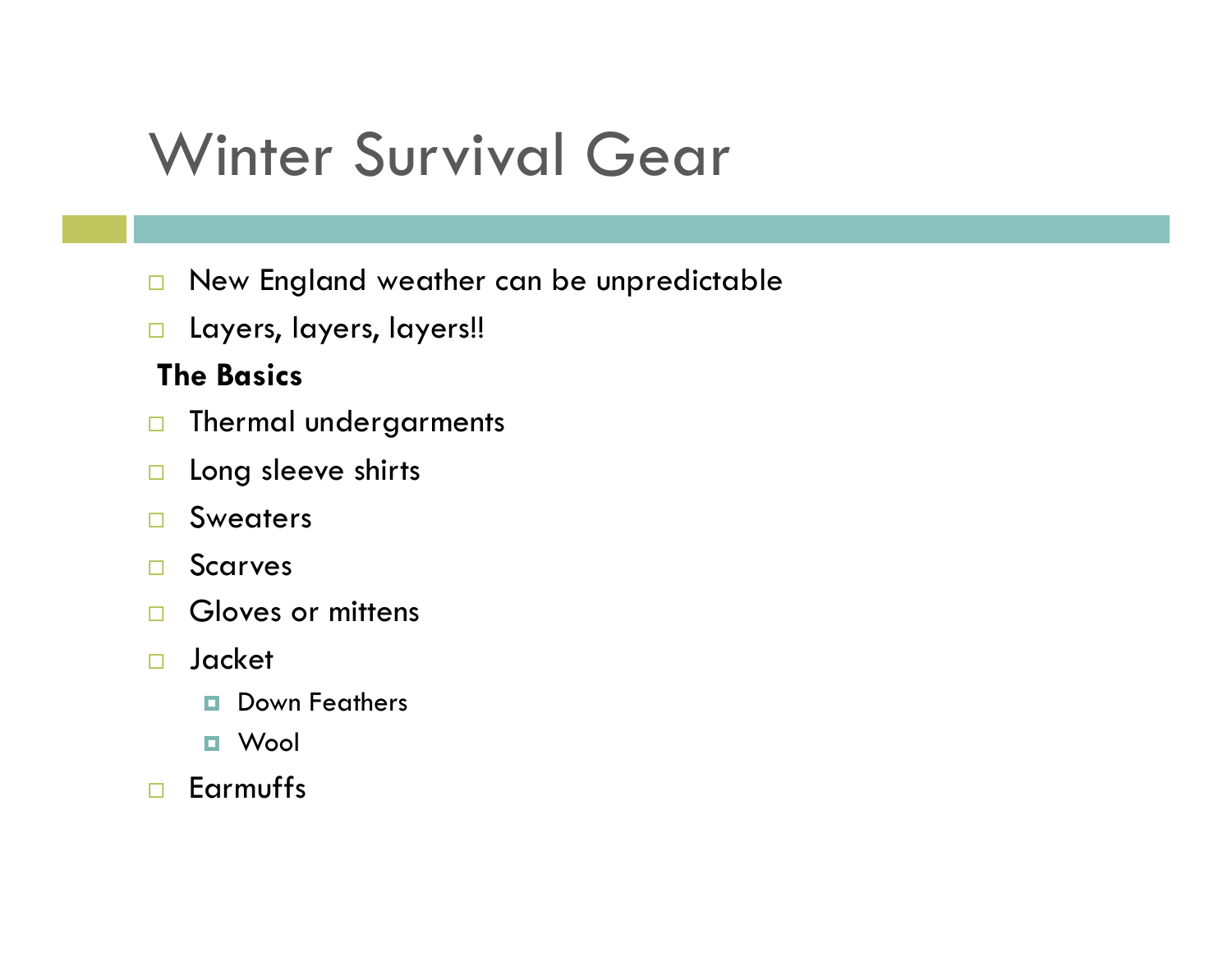# Winter Survival Gear, continuation

- □ Snow boots or waterproof shoes
- □ Snow cleats
- **Hand warmers**

#### Specialized Winter Stores

- □ L.L. Bean
- □ EMS: Eastern Mountain Sports
- **REI: Recreational Equipment Inc.**



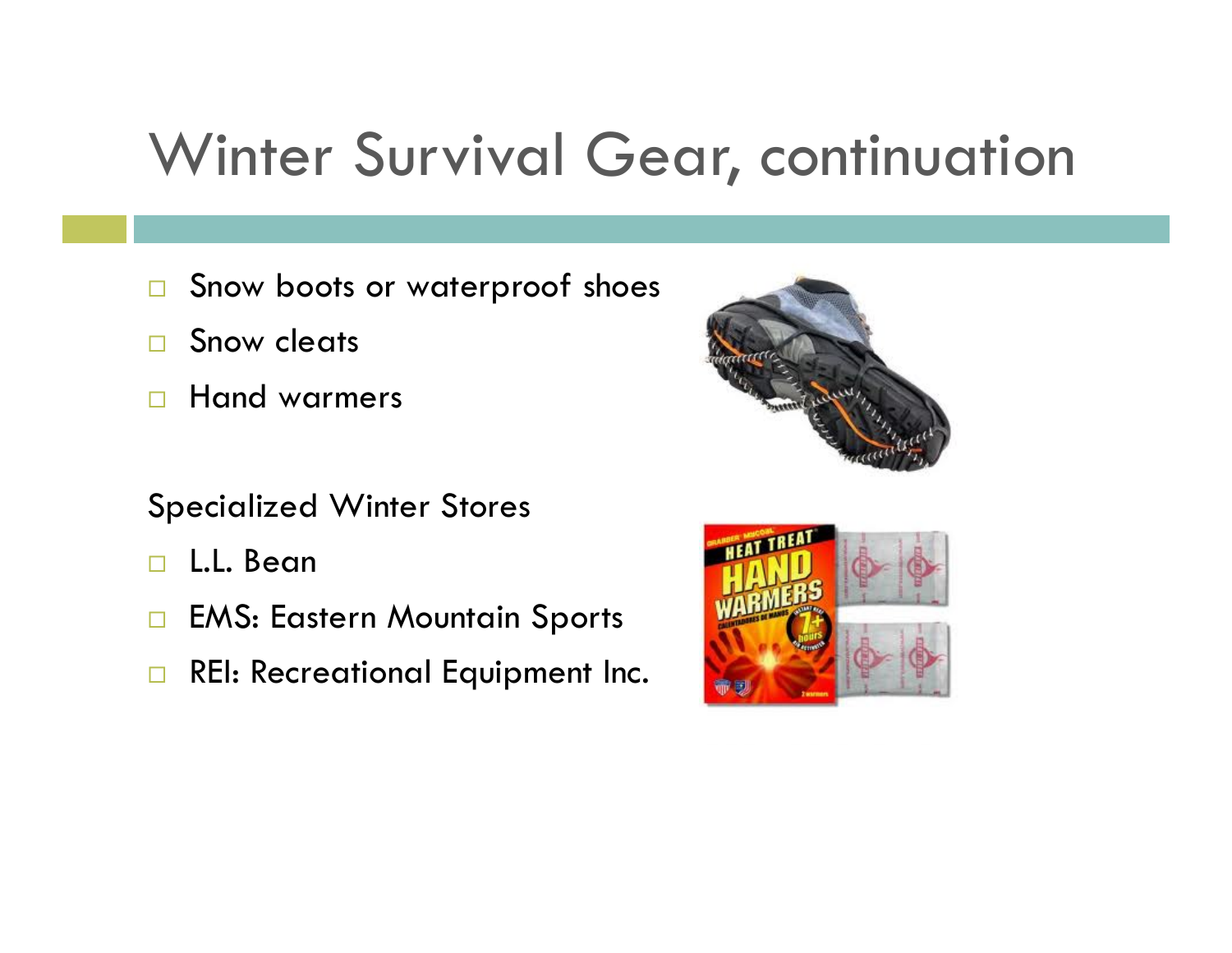# **Transportation**

### **Bentley Shuttle**

- Belmont
- **Harvard Square**
- □ Waltham Center

### **Massachusetts Bay Transportation Authority**

*Often referred to as the MBTA or simply The T*

- Buses
	- $\Box$  553/554 closest to campus
- Subway
	- Red Line located at Harvard Square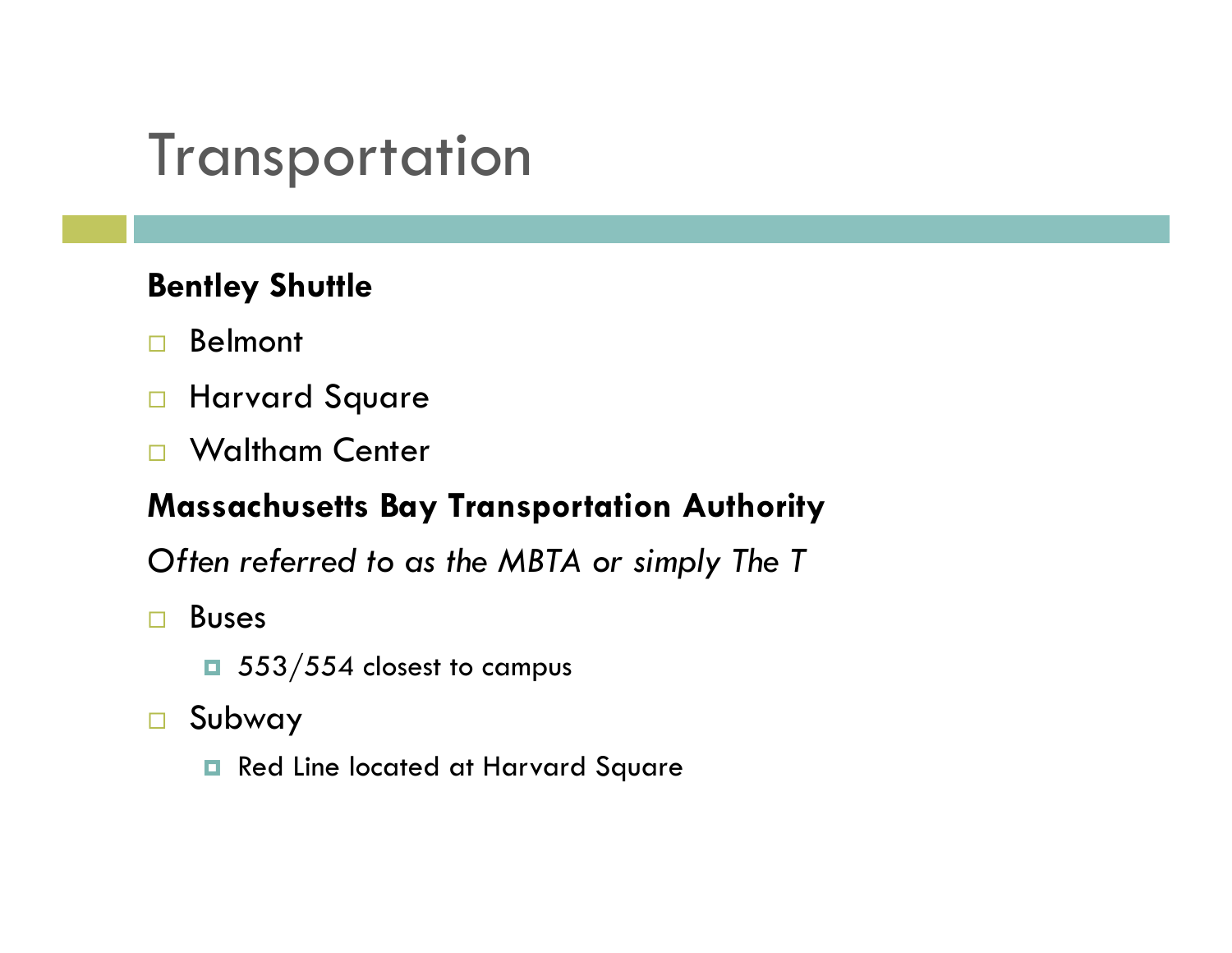## Transportation, continuation

#### **Massachusetts Bay Transportation Authority**

*Often referred to as the MBTA or simply The T*

- □ Commuter Rail
	- Waltham Station on the Fitchburg/South Acton Line
- Boat

### **Zipcars**

- □ Car sharing and car club service
- $\Box$  Rent cars by the hour or by day
- **D** Membership fee
	- **B** \$50 annual fee
	- \$25 application fee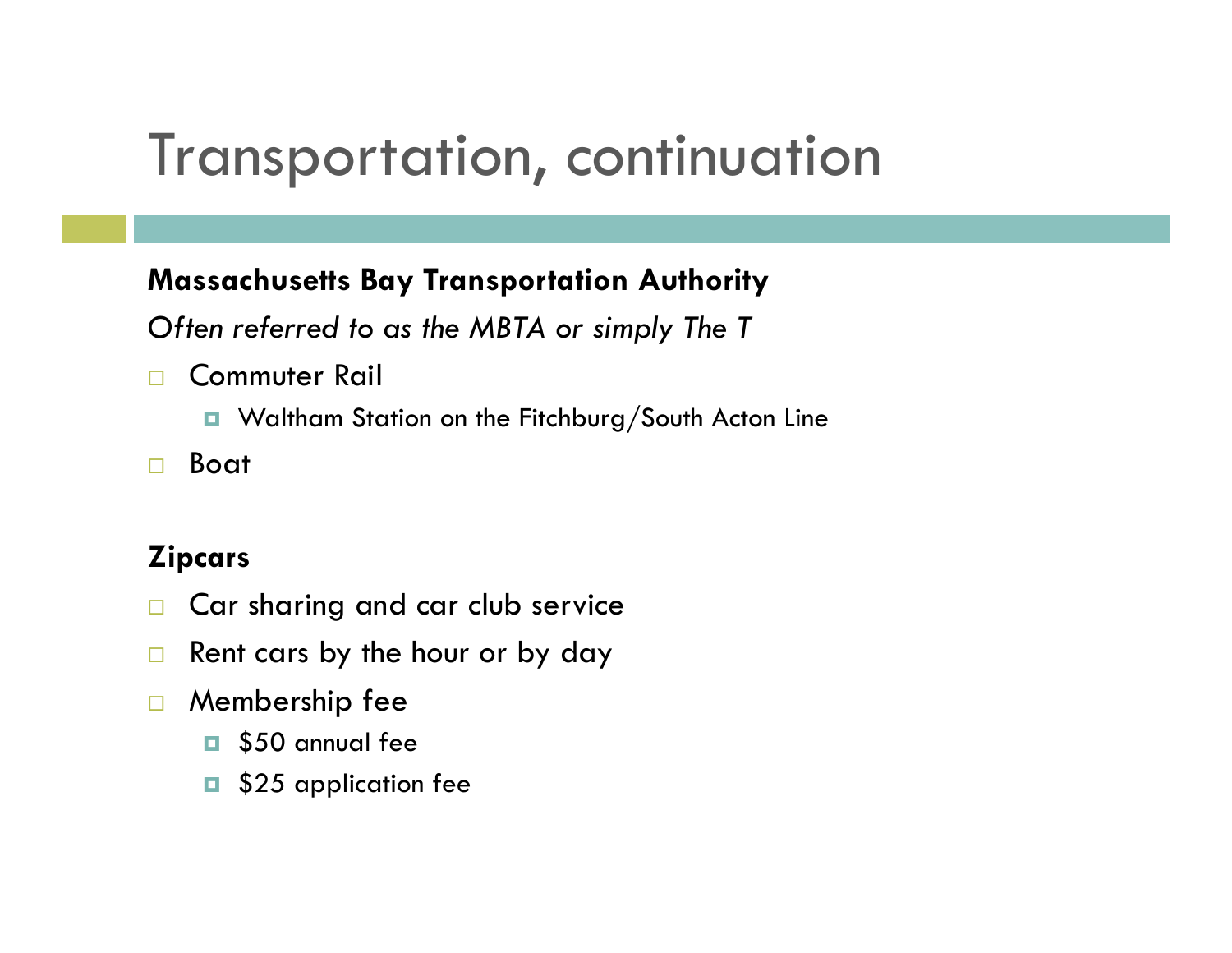# Out of State Transportation

### **Buses**

- Mega
- □ Bolt
- Peter Pan / Greyhound
- **Lucky Star**
- □ Fung Wah

### **Trains**

- Amtrack
- □ Commuter Rail to Providence, RI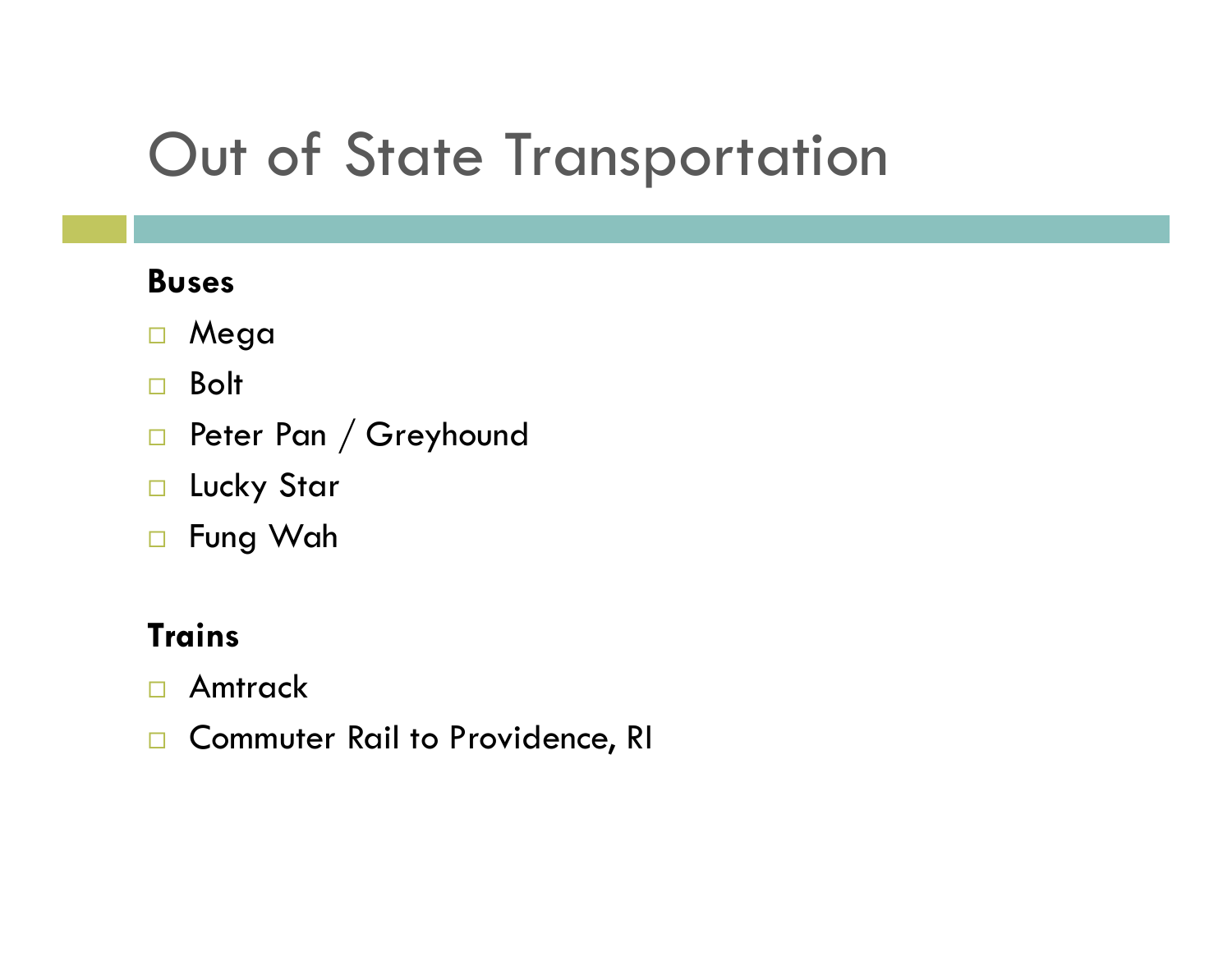# **Dining**

- $\Box$  There are many options
- **Restaurant Week** 
	- **T** Twice a year in February/March and August

### **Reviews**

- Yelp
- Zagat
- *Best of Boston* awarded by Boston magazine
- **Phantom Gourmet**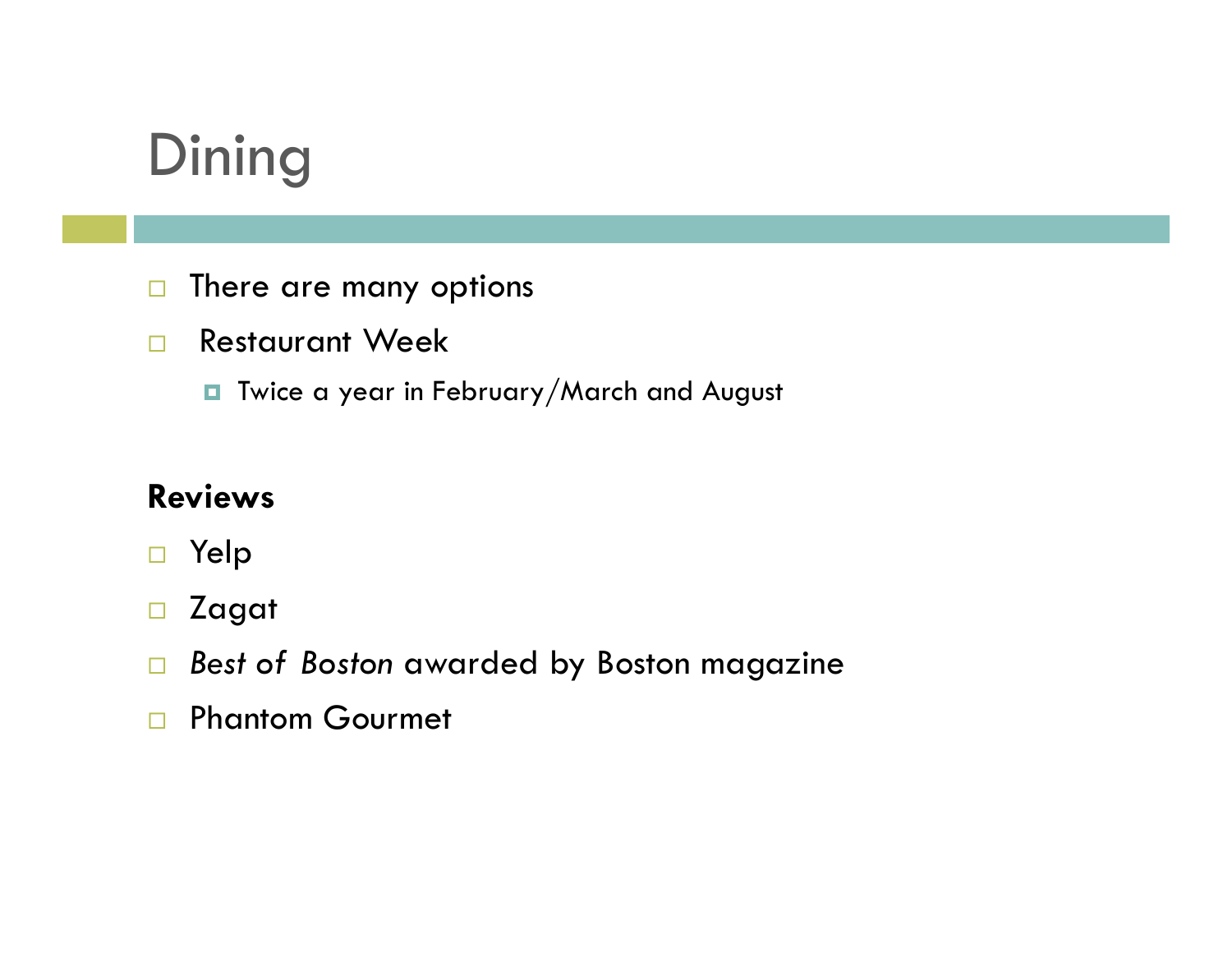## Fun activities in Boston

#### **Nature / Public Parks**

- Boston's Emerald Necklace
	- **Boston Common**
	- Boston Public Garden
	- **E** Commonwealth Avenue Mall
	- Back Bay Fens
	- $\blacksquare$  The Riverway
	- **D** Olmsted Park
	- $\blacksquare$  Jamaica Pond
	- **E** Arnold Arboretum
	- **E** Franklin Park
- □ Rose Fitzgerald Kennedy Greenway
- □ The Esplanade, Charles River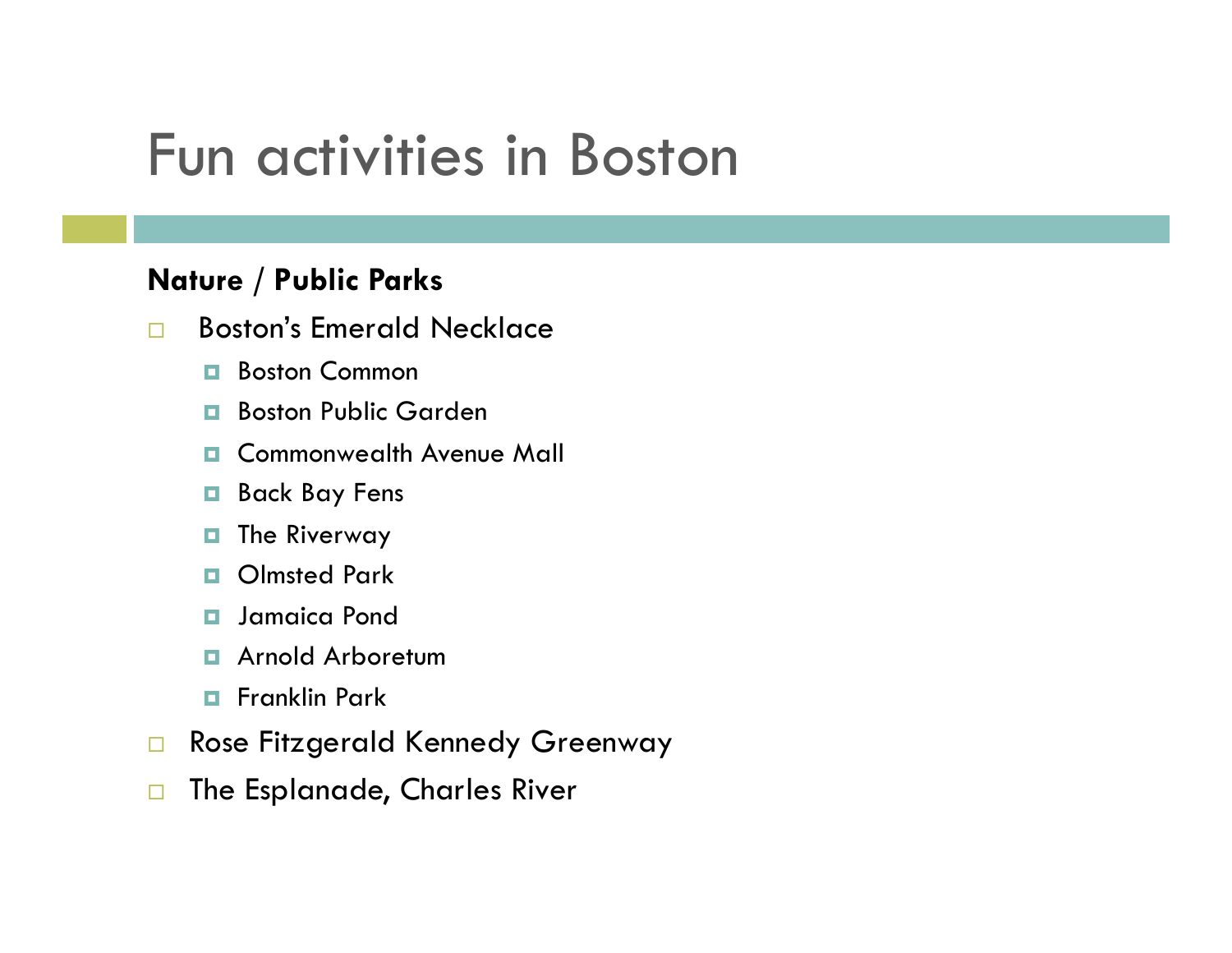## Fun activities in Boston

### **Neighborhood Walks**

- Back Bay
- □ Beacon Hill
- □ Charlestown
- □ North End
- □ South End
- □ The Waterfront
- **Harvard Square**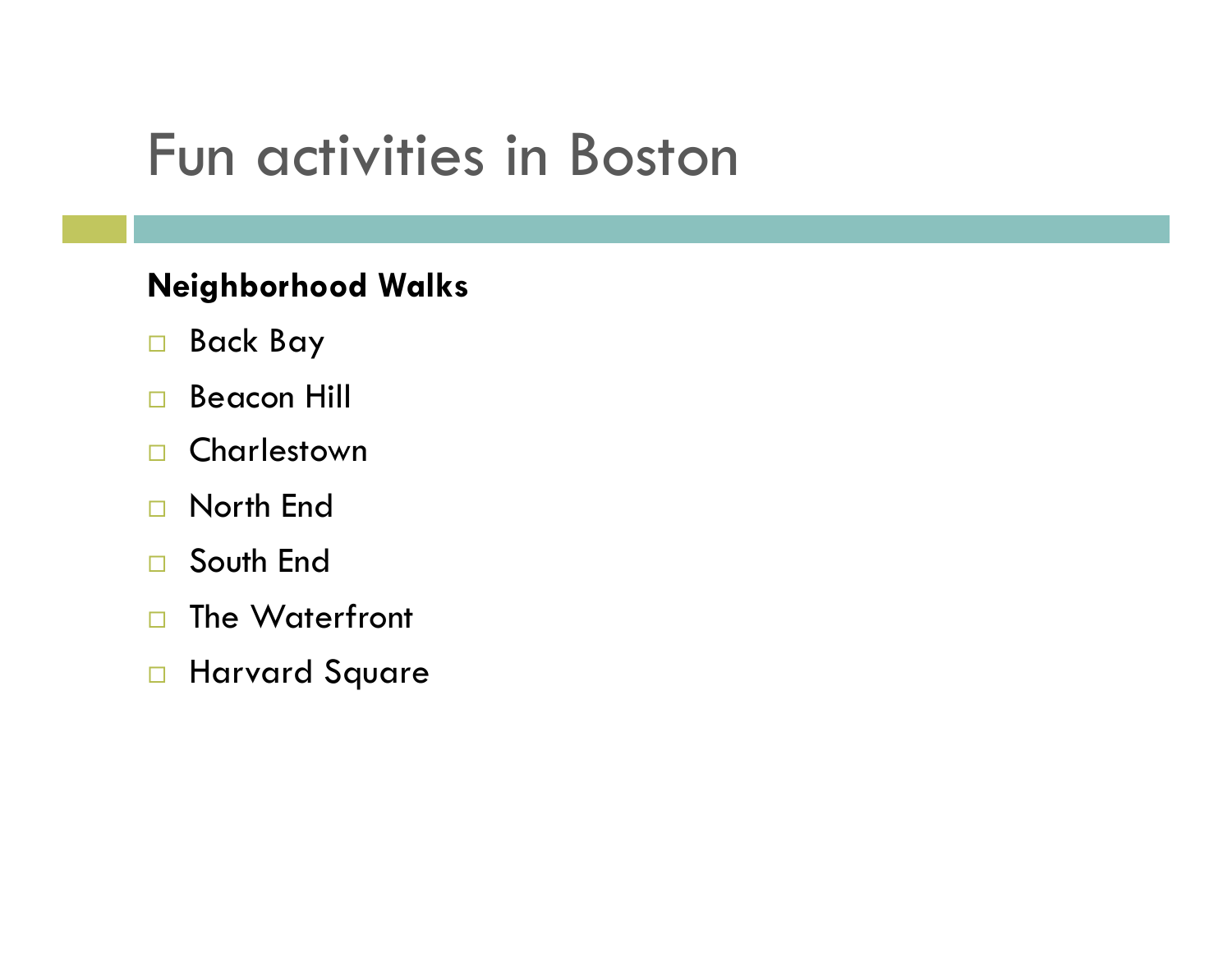# Boston Sightseeing

- □ Boston Harbor Cruises
- □ Cheers Boston on Beacon Hill
- **D** Christian Science Plaza Reflecting Pool
- □ Fenway Park
- **Freedom Trail**
- □ Top of the Hub
- Libraries
	- Boston Public Library
	- $\blacksquare$  Athenaeum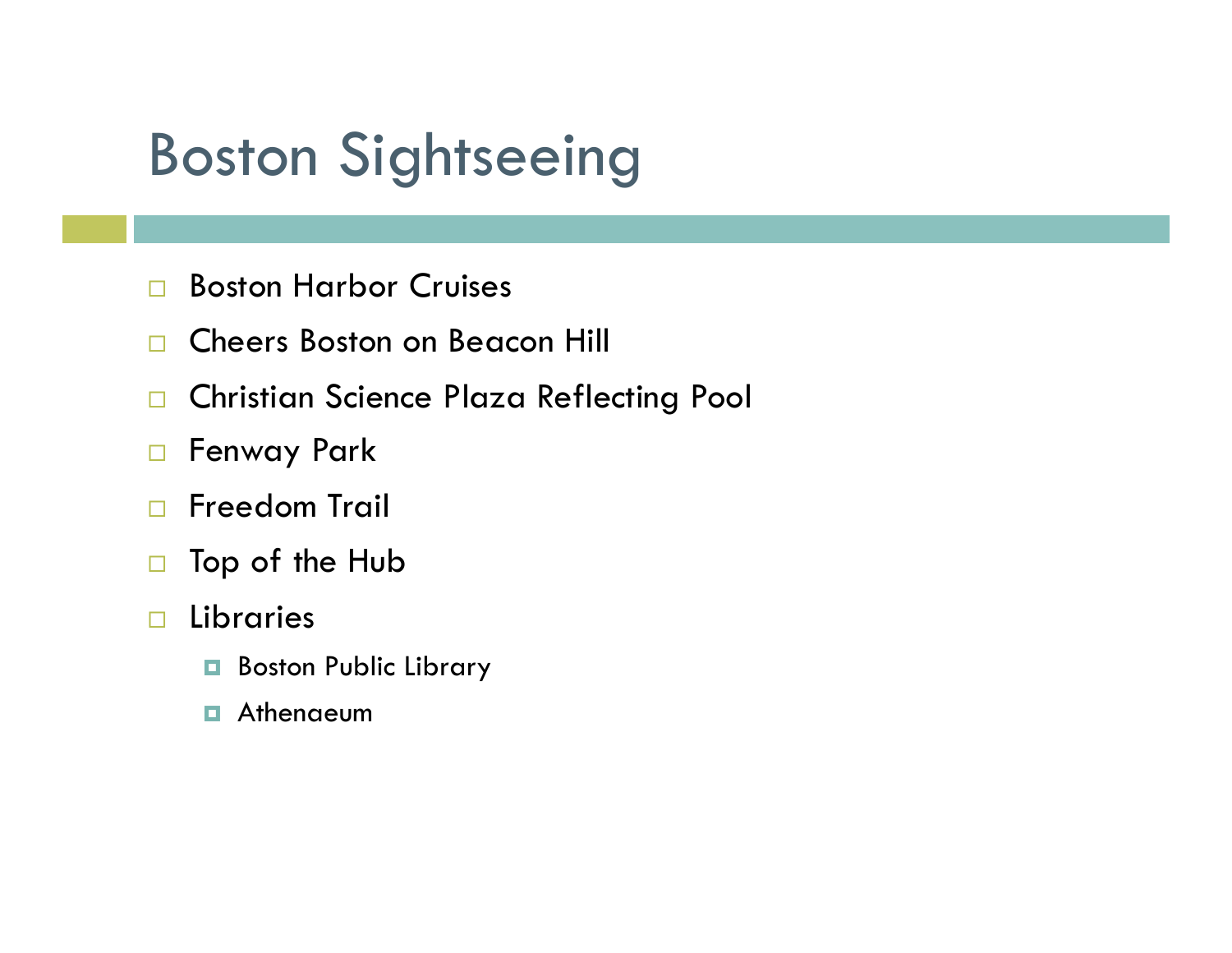## Boston Museums

#### **Museums**

- Athenaeum
- □ Boston Museum of Science
- □ Institute of Contemporary Art (ICA)
- Isabella Stewart Gardner Museum
- **D** Museum of Fine Arts
- □ Boston Children's Museum
- New England Aquarium

#### **Museum discounts and special events**

- □ Bentley University and City Public libraries have free museum passes
- $\Box$  Free admission days
- **Exening museum events**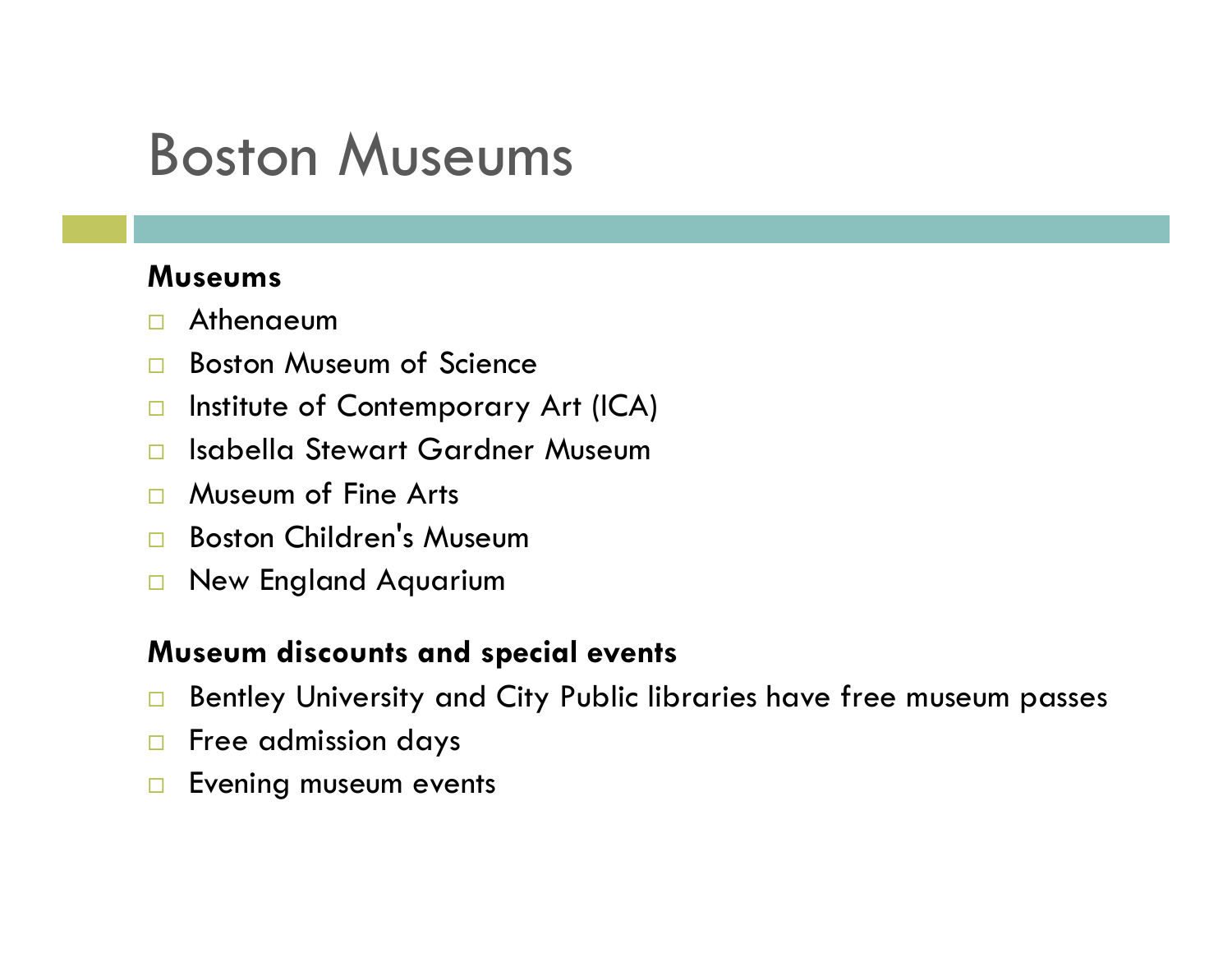## Boston Tours

- Boston Duck Tours, www.bostonducktours.com
- Old Town Trolley, www.trolleytours.com/boston/
- Ghosts and Gravestones, www.ghostsandgravestones.com/
- Urban Adventours Boston Bicycle Tours, www.urbanadventours.com
- Charles River Canoe & Kayak, www.paddleboston.com
- □ Samuel Adams Brewery Tour, www.samueladams.com/share-passion/tours.aspx
- □ Whale watching, www.bostonharborcruises.com/boston-whale-watch/